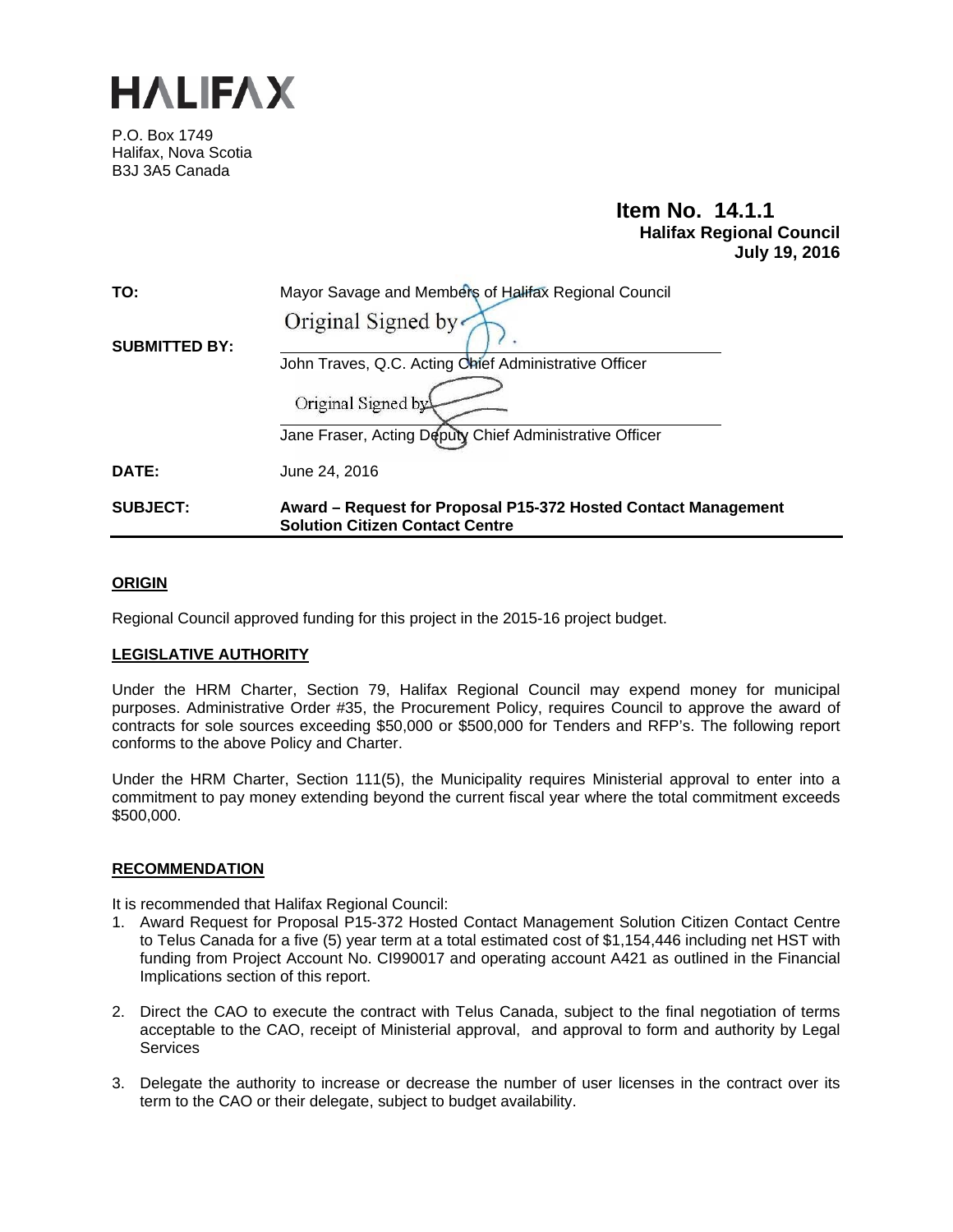## **BACKGROUND**

The current telephony technology leveraged to support the Municipality's 311 Citizen Contact Centre (311 CC) is considered to be "end of life" and does not allow for the modern capabilities of delivering services that citizens have come to expect. The replacement of this technology with a new, modern capable Contact Management System (CMS) has been approved via the budget process.

The current technological limitations prevent staff from providing services and information to the customers of the municipality (includes citizens, visitors and businesses, as well as employees internal to the organization) in a streamlined and efficient way. The technology requires modernization in order to be able to meet the changing demands of customers, as well as enabling the 311 CC to be more efficient, and potentially be able to incorporate more services into the 311 CC. The proposed solution would provide functionality such as skills based routing, expanded call capacity, PCI compliance capability and Chat functionality.

# **DISCUSSION**

P15-372 Hosted Contact Management Solution Citizen Contact Centre was publicly advertised on the Nova Scotia Public Tenders portal on November 30, 2015, and closed on December 23, 2015. Two proposals were received:

- 1. Telus Canada \*\*
- 2. I3Vision Technologies
- **\*\* Recommended Proponent**

A team of staff from ICT, Operations Support and Finance, with facilitation from Procurement, evaluated the proposals based on the criteria listed in Appendix A – Evaluation Criteria.

The RFP was scored using a two envelope process. Envelope one (1) was the technical component of the RFP. Envelope two (2) was the cost proposal of the RFP. Only those proponents that received 75 percent or greater from envelope one (1) had their envelope two (2) (cost) opened and evaluated. The technical proposal from i3 Vision Technologies did not achieve the minimum required score and their cost proposal will remain unopened.

Per the terms of the RFP, staff entered into negotiations with the highest scoring proponent, Telus Canada, in order to arrive at a best and final proposal and commercial terms and conditions acceptable to both parties. Negotiation was facilitated by Procurement and Legal Services. The negotiation of commercial terms and conditions is substantially complete and both parties are confident that they will be finalized in an expeditious manner.

### **FINANCIAL IMPLICATIONS**

Based on the highest scoring proponent's cost for the final five months of the 2016-17 fiscal year, operating costs are forecast to be \$78,500 plus net HST of \$3,365 for a total of \$81,865 with sufficient budgeted capacity in operating account A421. Full year operating costs are projected to be \$188,400. Additional operating monies in the amount of \$68,400 will be requested from Operating Cost of Capital (OCC) in 17/18. Capital costs include a one-time implementation cost of \$165,000 plus net HST of \$7,072, for a total implementation cost of \$172,072. Funding is detailed below:

| Project Account No. CI990017 – Contact Centre Telephony Solution |           |
|------------------------------------------------------------------|-----------|
| Cumulative Unspent Budget                                        | \$618.178 |
| <b>Less: RFP No. 15-372</b>                                      | \$172.072 |
| <b>Balance</b>                                                   | \$446,106 |
|                                                                  |           |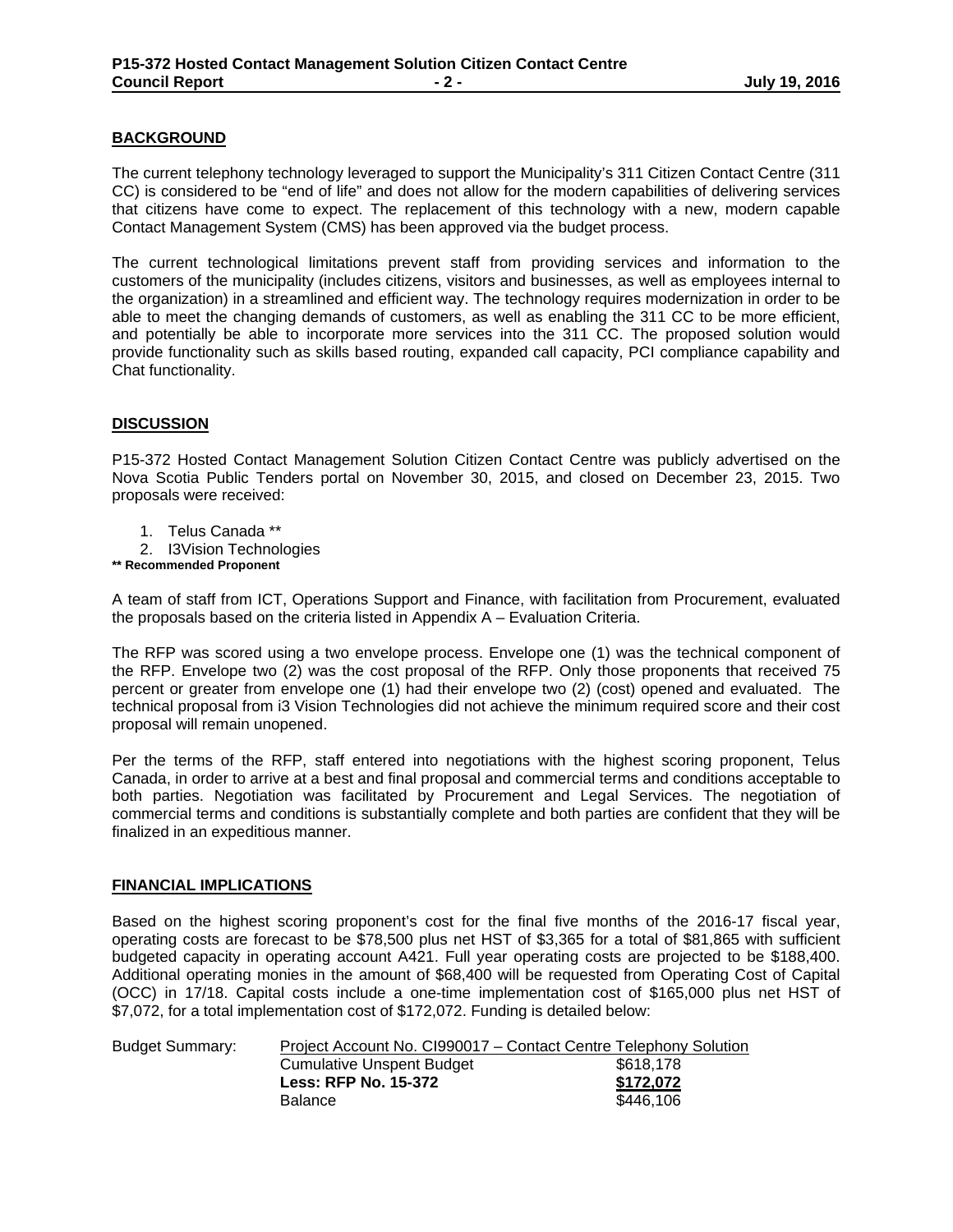The balance of funds will be used by the Project to install and configure the TELUS solution and deliver the required training to HRM staff.

The total 5 year estimated cost of \$1,154,446 includes the implementation cost of \$165,000 (plus net HST of \$7,072), for a total of \$172,072 plus the total operating costs for 5 years of \$942,000 (plus net HST of \$40,374) for a total of \$982,374.

At the end of the five year term, the draft negotiated contract allows for a continuance of service on a monthly basis. With 90 day notice, either party can terminate the agreement. This provision provides the municipality the flexibility to continue with the existing vendor or explore alternative service options.

#### **RISK CONSIDERATION**

- 1. Based on the current timeline, the full project scope will not be implemented by the end of fall 2016. The mitigation is that core telephony functionality (e.g. taking calls, routing and queueing, reporting, monitoring, etc.) will be implemented for fall 2016 with remaining new functionality (e.g. Web Chat, Workforce Management, customized reports, single sign-on, etc.) implemented immediately following as a second release. It is estimated, based on current information, that the initial release will be completed in Fiscal Q3 and the second release will be implemented in Fiscal Q4.
- 2. The monthly operating costs include some variable costs. Forecasted amounts have been vetted to ensure reasonability and accuracy based on current data available. Based on this, risks of material overages are low.

#### **ENVIRONMENTAL IMPLICATIONS**

N/A

### **ALTERNATIVES**

Council could decide not to award a contract. This is not recommended as the technology may continue to be unreliable, impacting the 311 Contact Centre's ability to accept citizen calls and meet the needs of the public. Also, the existing solution does not allow for modern capabilities of delivering services that citizens expect.

### **ATTACHMENTS**

N/A